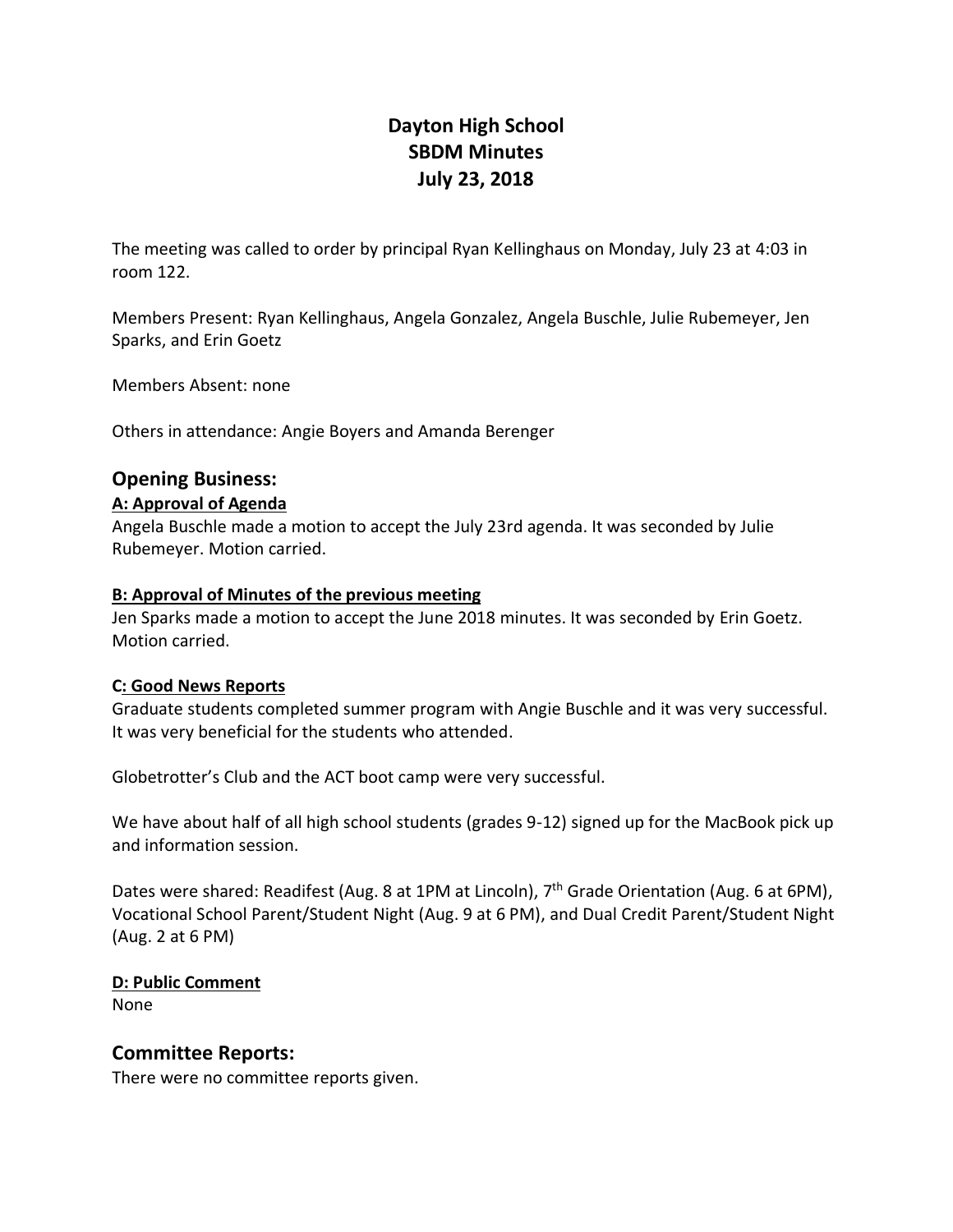# **Bylaw or Policy Review / Readings/ Adoption:**

### **12.01 Advanced Placement and College Level Courses: Discuss benchmark requirements:**

Erin Goetz made a motion to approve with the changes presented by Mr. K. Seconded by Julie Rubemeyer. Motion carried.

### **1.05 Weighing of Classes:**

Erin Goetz made a motion to accept changes as stated by Mr. Kellinghaus. Seconded by Angela Buschle. Motion carried.

## **8.06 Val and Sal: Discuss a student who takes all regular classes vs students who take many honors and college courses**

This will be tabled and discussed further at the next meeting.

Angie Buschle made a motion to extend the meeting at 5:00p.m. Seconded by Angela Gonzalez. Motion carried.

### **18.02 Parent Involvement Policy (moved from prior meeting):**

Angela Buschle made a motion to accept the Parent Involvement Policy with changes as first reading. Seconded by Julie Rubemeyer. Motion carried.

### **1.03 Discussion on Cheryl Spahr's request regarding this policy**

*Much discussion took place –There are many things to considered and needs to be tabled for further discussion: Criteria for placement / High school schedule / etc.*

# **Student Achievement Report / Data and School Improvement Planning**

#### **Summer Novice Reduction Program**

Globetrotters ended on a really good note – students who attended were able to learn about one drive, information from presenters from World Affairs Council, and working on projects and presentations.

### **ACT Bootcamp on July 12th**

ACT Boot camp had nine registered with eight students in attendance–one student said it was awesome.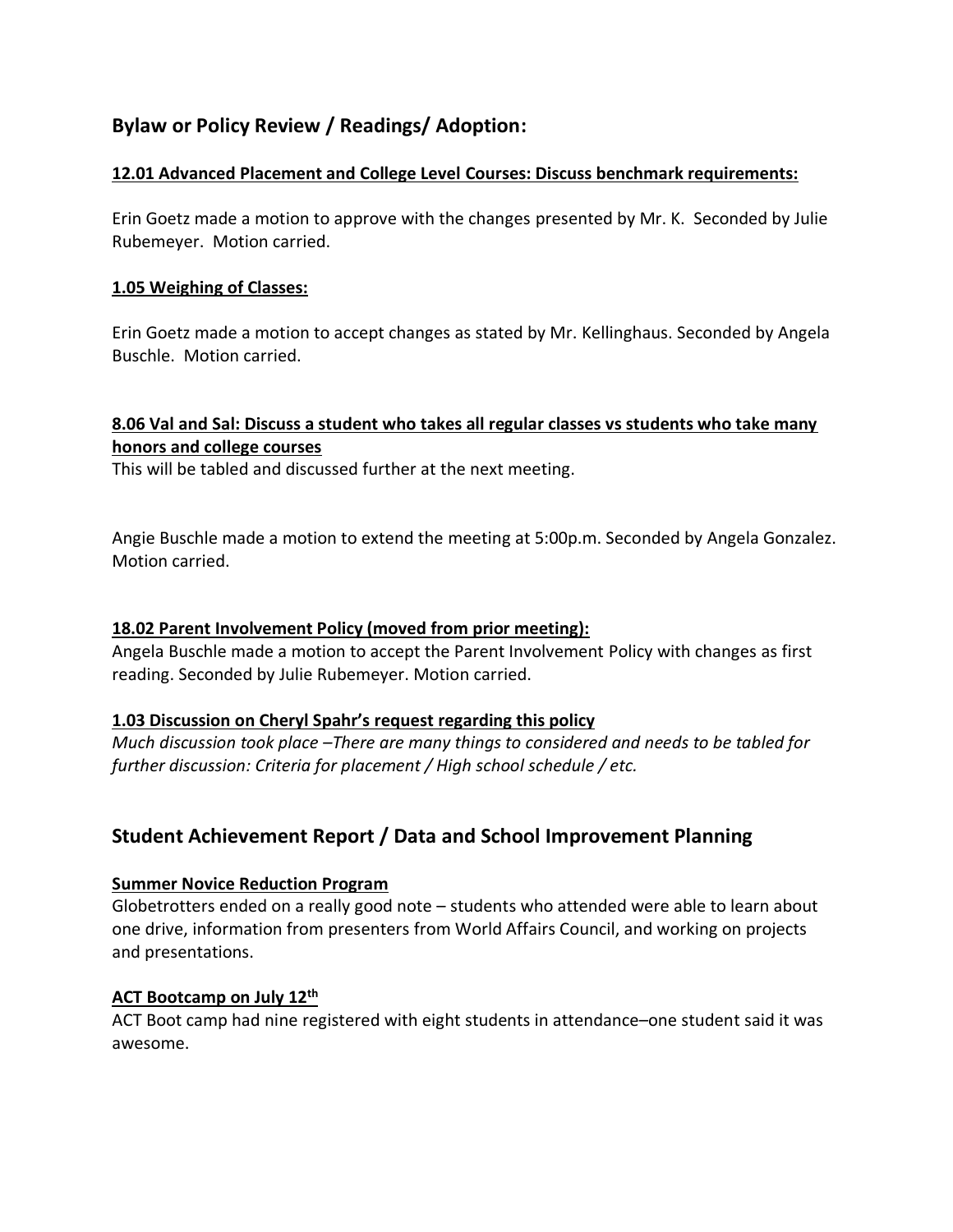## **Budget Report**

The report was prepared by Mrs. Linda Brandenburg. Last year the budget was \$32,919.00. This year the budget is \$31,900.00. A difference of \$1,019.00. This budget was based on 319 students and we are closer to 380 students, so we should have an increased budget based on the increased number of students.

Angela Gonzalez made a motion to accept the budget. Seconded by Angela Buschle. Motion carried.

Deadline Sept. 28, 2018 for teachers to spend their \$70 allocated to them from SBDM. Department funds deadline Feb. 22, 2019.

## **Old Business**

Update on training and dates for all SBDM members were discussed and everyone has already signed up for a session.

## **New Business**

Mr. K shared ideas for incentives for perfect attendance and that he is working the Boosters for financial support.

**Updates on staff hiring**: Sherri Chan accepted special education position at Lincoln. We will need a new Youth Service Director. We also need to higher an instructional aide.

Recent Hires:

- Digital Learning Coach: Dillon Mears
- High School Social Studies Teacher: Matt Elrod
- Middle School English Teacher: Mallory Seidel
- High School English Teacher: Mackenzie Culbertson
- High School Spanish Teacher: Sarah Setters
- High School Math Teacher: Matt Sumpter
- Registrar: Jen Erdman
- Instructional Aide: Jamie Woods (ISD)

Mr. K asked SBDM members to start thinking about attendance (unexcused absences and tardies only) and allowing students walking at graduation, further discussion will need to take place at upcoming meetings. Possibly in the future have attendance minimum for dances and walking at graduation.

Angela Buschle made a motion to extend the meeting 7:00 PM. Seconded by Julie Rubemeyer. Motion carried.